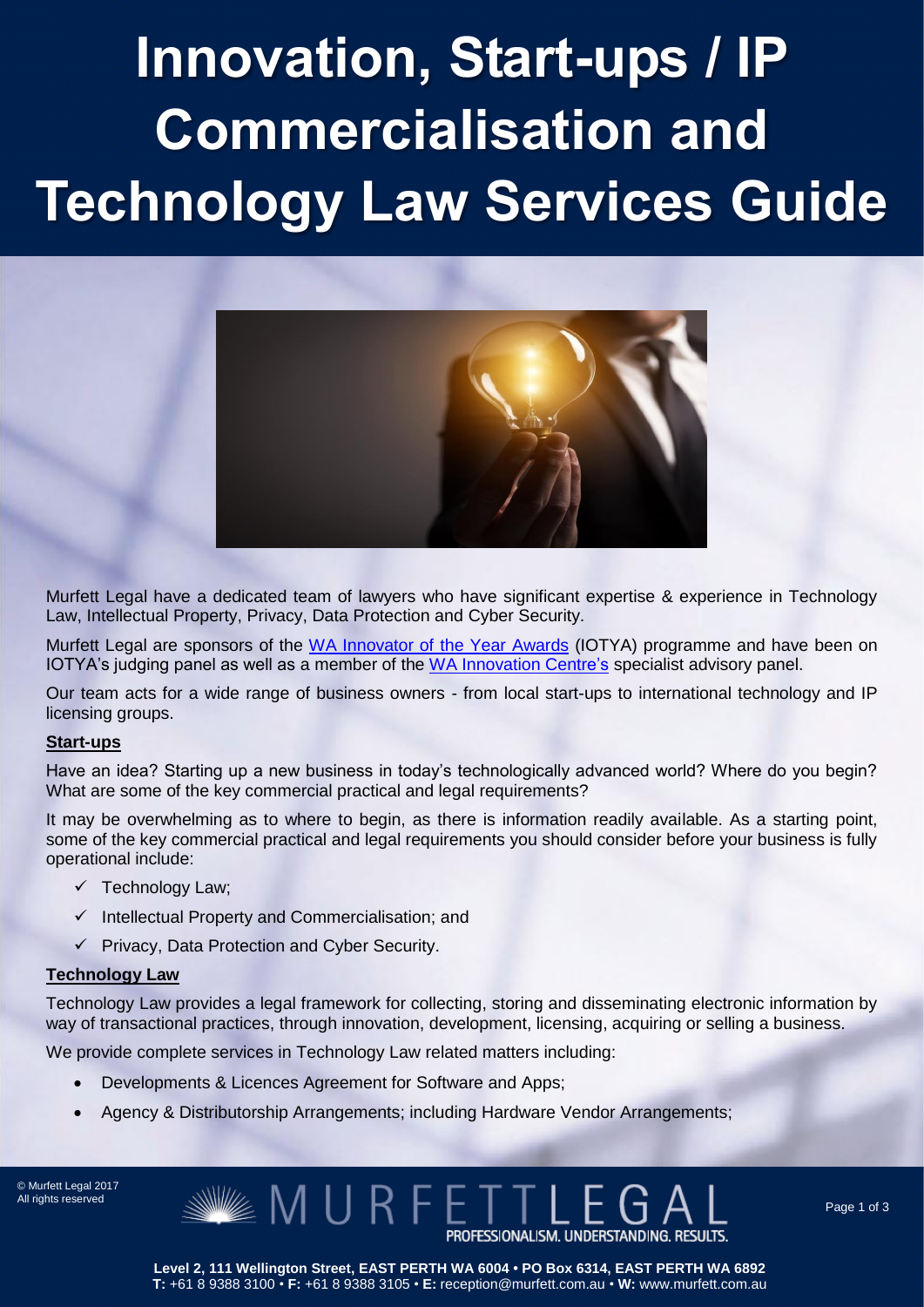## Innovation, Start-ups, IP Commercialisation and Technology Law Services Guide

- Software-as-a-Service (SaaS) and Service Level Agreements (SLAs);
- Datacentres, 'cloud'-technologies and platform provider arrangements;
- Meta-data Resale Agreements;
- Advice and due diligence on IT related issues arising from acquisition transactions;
- Transitional arrangements through escrow agreements, mergers and sales;
- E-commerce (national and international) related transactions including:
	- o Website terms and conditions/terms of use;
	- o End-user licences (EULAs);
	- o Disclaimers;
	- o INCOTERMs advice;
	- o Privacy Policies and compliance with the *Privacy Act 1988 (Cth)*; and
	- o Media, Trade Practices and other regulatory advices.
- Research and Development (R&D) Grants and legal advice related to such;
- Detailed and bespoke structuring advice to help our clients protect their valuable IP and confidential information; and
- Litigation involving passing off, breach of contractual arrangements, non-compliance with the Office of the Australian Information Commissioner, Australian Securities and Investments Commission and Australia Health Practitioner Regulation Agency.

### **Intellectual Property**

Intellectual Property is more than just trademarks, patents or copyright. It also relates to recipes, procedure, know all, idea, artwork, metadata and proprietary information of a company.

Whilst it may be an intangible asset, it can be very valuable and you may be able to commercialise your Intellectual Property by strategically licensing it.

So, what happens if a third party has stolen your Intellectual Property. Do you have any rights or claim against them? Can you make them stop? Depending of your circumstances you may be able to enforce and recover your Intellectual Property and have them cease and desist using your valuable Intellectual Property.

You ask, how do you protect and properly commercially exploit your Intellectual Property? Some thoughts may be through:

- Correct Intellectual Property Asset Structuring and Master Licensing Arrangements;
- Confidentially and Non-Disclosure Agreements;
- Registration of your Intellectual Property;
- Brand protection, management, and commercial exploitation of Intellectual Property;

© Murfett Legal 2017

 $\mathscr{\mathscr{C}}$  M U R F E T T L E G A L  $\hspace{0.2cm}$  Page 2 of 3  $\hspace{0.2cm}$ 

**Level 2, 111 Wellington Street, EAST PERTH WA 6004 • PO Box 6314, EAST PERTH WA 6892 T:** +61 8 9388 3100 • **F:** +61 8 9388 3105 • **E:** reception@murfett.com.au • **W:** www.murfett.com.au

PROFESSIONALISM. UNDERSTANDING. RESULTS.